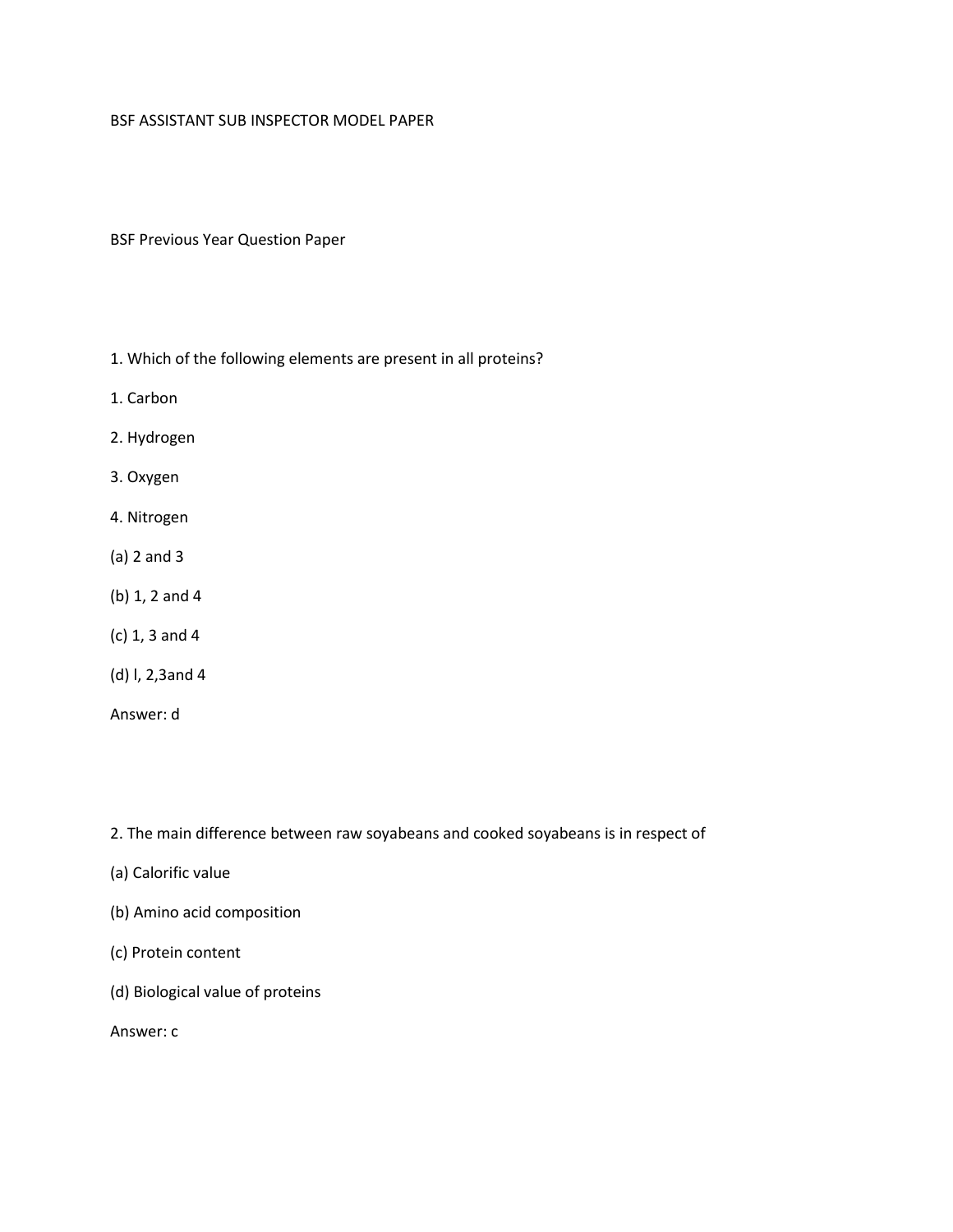- 3. Oranges are rich source of
- (a) Carbohydrates
- (b) Fats
- (c) Proteins
- (d) Vitamins
- Answer: d
- 4. Persons suffering from gout
- (a) Are given high doses of insulin
- (b) Have increased number of red blood cells in their body
- (c) Have too much acid in their blood
- (d) Are given vitamin B complex to regain the loss of body weight
- Answer: c
- 5. In which of the following types of diseases can X-ray be used as a treatment?
- (a)Pathological
- (b) Cancerous
- (c)Cardiovascular
- (d) Psychological
- Answer: b

6. Which of the following toxic gases in the environment lowers the resistance to pneumonia in human beings?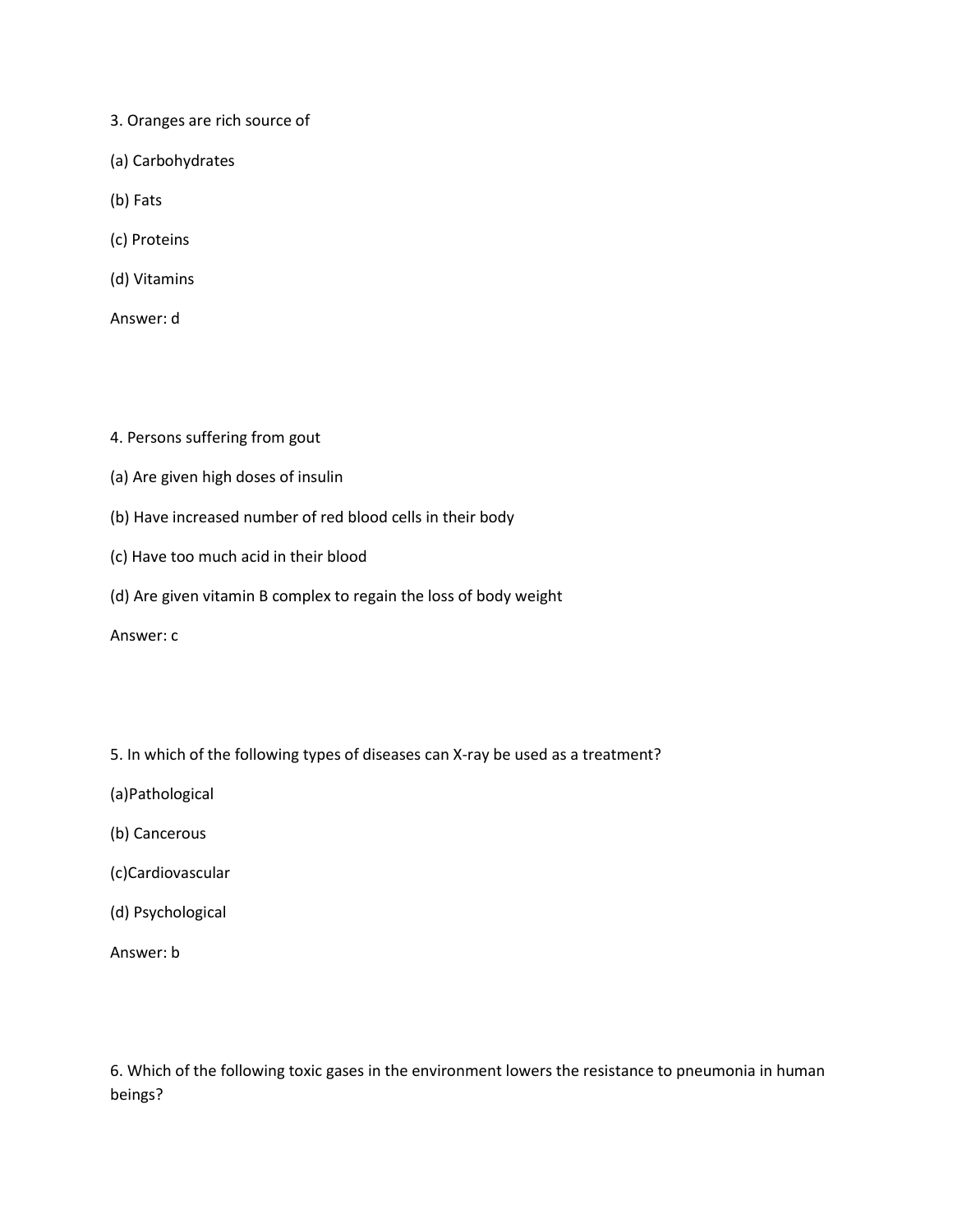(a)Sulphur dioxide

(b) Nitrogen dioxide

(c)Carbon dioxide

(d) Hydrogen chloride

Answer: a

7. Match the following:

Pulse Protein %

A. Cow pea 1. 22.9

B. Rajmah 2. 43.2

C. Soyabean 3. 24.1

D. Dry peas 4. 19.7

ABCD ABCD

(a) l 4 3 2 (b)1 234

(c) 3 1 24 (d) 4312

Answer: c

8. Which of the following diseases is inheritable?

(a)Leukemia

(b) Color blindness

(c) Malignancy

(d) Hepatitis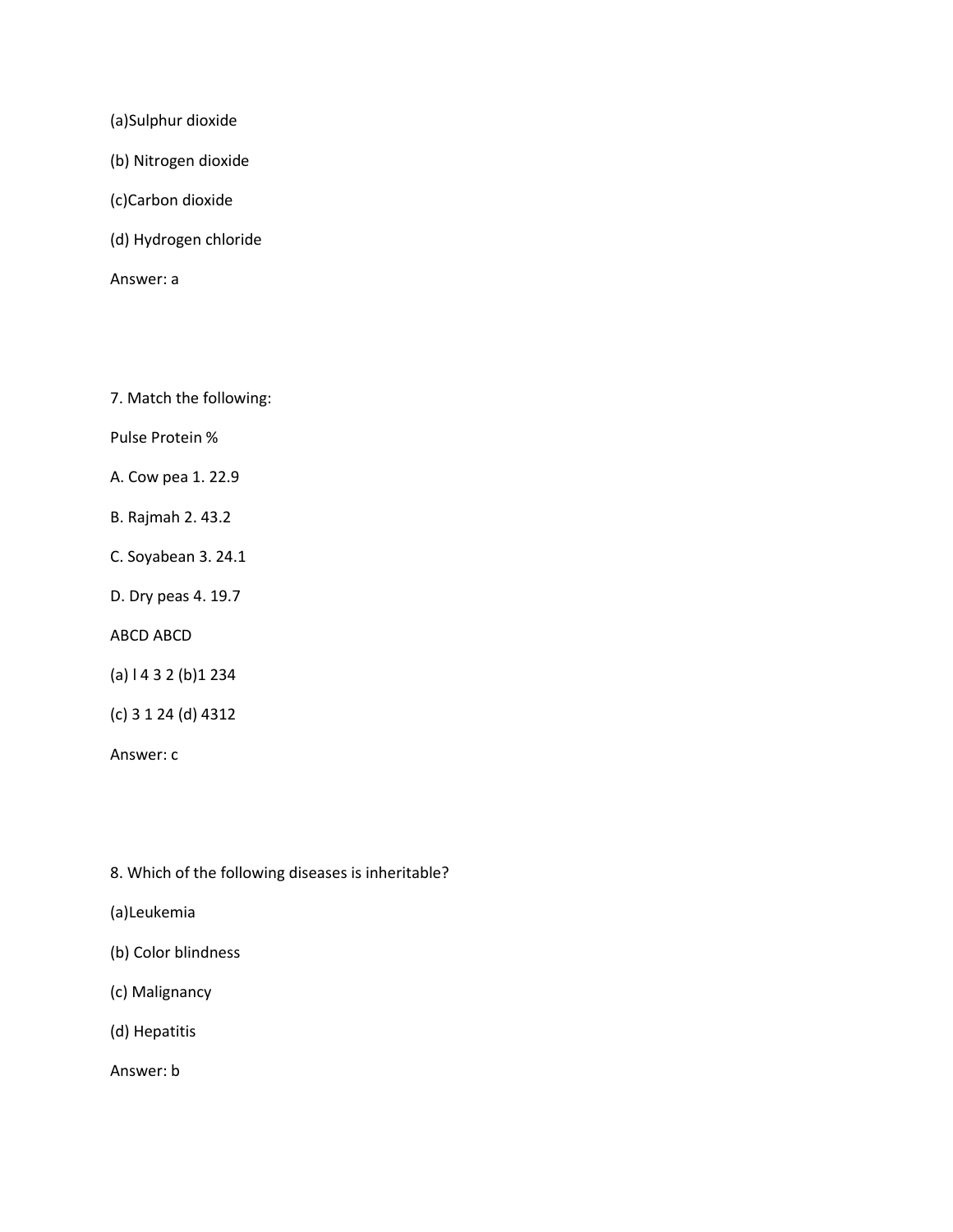- 9. Which of the following has the lowest carbohydrate content?
- (a) Rice
- (b) Millet
- (c) Sorghum
- (d) Ragi
- Answer: d
- 10. Which of the following is of the highest nutritive value?
- (a) Arhar
- (b) Maize
- (c)Soyabean
- (d) Groundnut
- Answer: c
- 11. A pregnant woman is advised to undergo abortion if she contracts a disease called
- (a) Measles
- (b) Small pox
- (c) Chicken pox
- (d) German measles
- Answer: d
- 12. Staple food crops, such as potatoes, are low in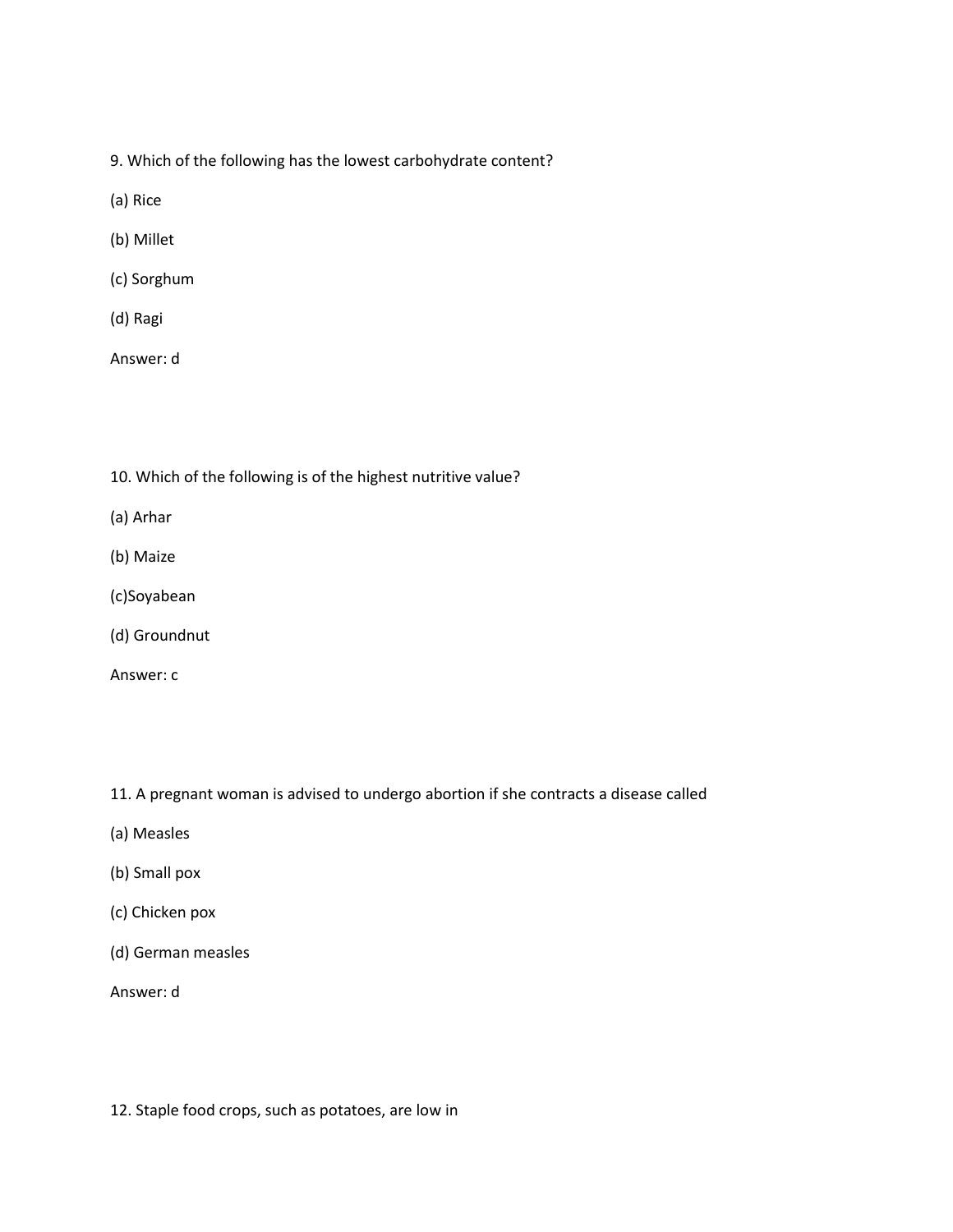(a) Starch and vitamins

- (b) Protein and oil
- (c) Sugars and carbohydrates
- (d) Vitamins and minerals

- 13. A boy suffers from color blindness. It is a/an
- (a)Infectious Disease
- (b) Virus Disease
- (c) Disease due to Fungal Infection
- (d) Genetic Disease
- Answer:d
- 14. Which of the following is least infectious?
- (a) Leprosy
- (b) Hepatitis
- (c) Tuberculosis
- (d) Conjunctivitis
- Answer: b
- 15. Which of the following is not a mosquito borne disease?
- (a)Dengue fever
- (b) Malaria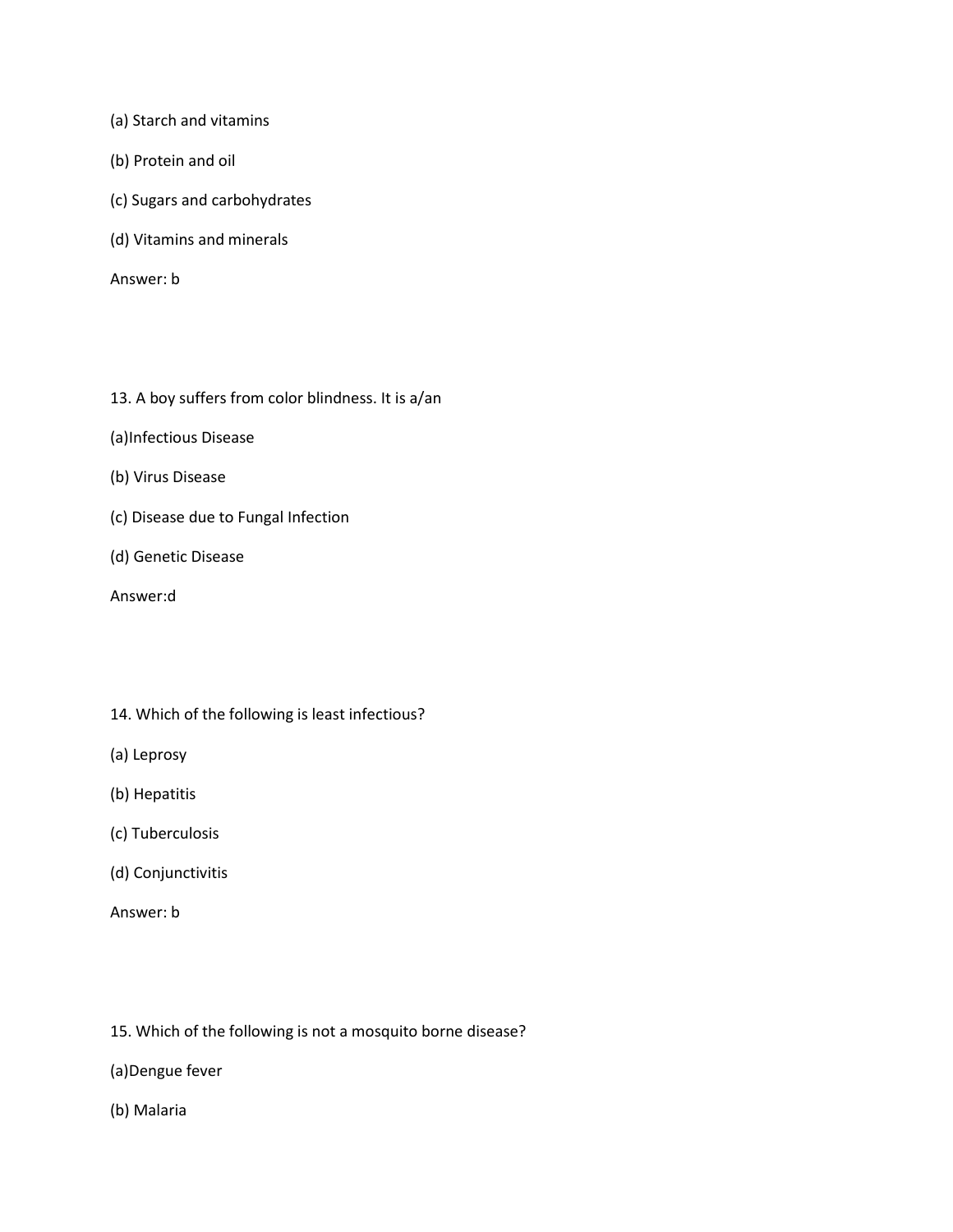(c) Sleeping sickness

(d) Filariasis

Answer: a

16. A mirage is the result of

(a) fluctuation in refractive index of the atmosphere with height

(b) increase in refractive index of the atmosphere with height

(c) decrease in refractive index of the atmosphere

(d) refraction of light through air having very large temperature gradients

Answer: d

17. Which of the following pairs is correctly matched?

Disease Causative agent

- (a) Scabies Entamoeba hisiolytica
- (b) Pneumonia Sarcoptes sps.
- (c) Filaria Wuchereria bancrofti
- (d) Tetanus Haemophi pertussis

Answer: b

18. Which of the following are correct?

- 1. Nicotine occurs in tobacco plant.
- 2. Morphine occurs in green buds of poppy plant.
- 3. Cocaine is used as a local anesthetic.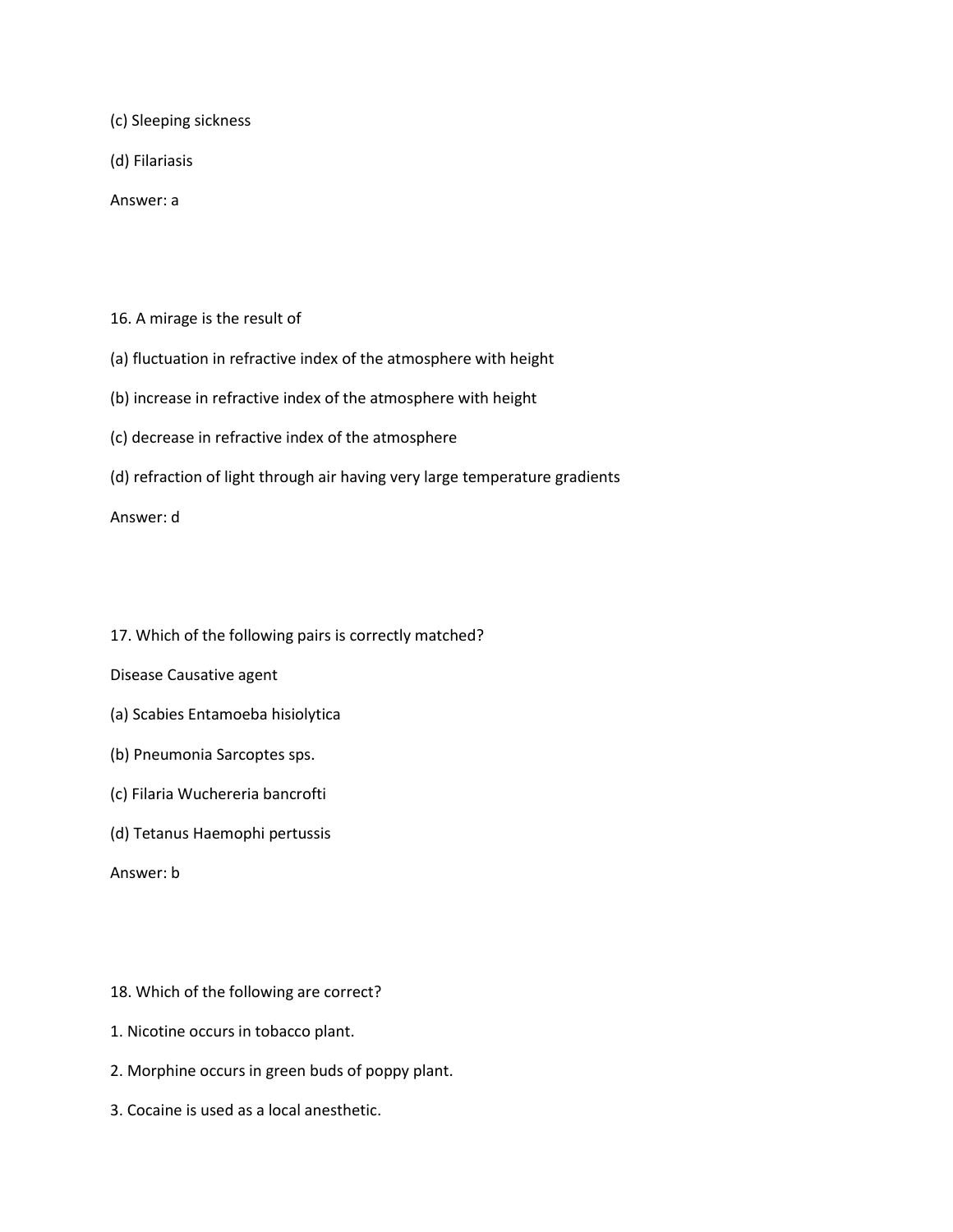(a) l and 2

- (b) 2and 3
- (c) l and3
- (d) 1, 2 and 3
- Answer: c

19. The best method for improving the nutrient composition of a diet is by

- (a) Combining various foods
- (b) Use of sprouted cereals & pulses
- (c) Use of boiled foods
- (d) Use of processed foods

Answer: a

20. Which of the following has been found useful in keeping cholesterol level down?

(a)Tulsi

- (b) Turmeric
- (c)Garlic
- (d) Serpentina
- Answer: c
- 21. Which fruit can diabetic patients eat freely?
- (a)Banana
- (b) Guava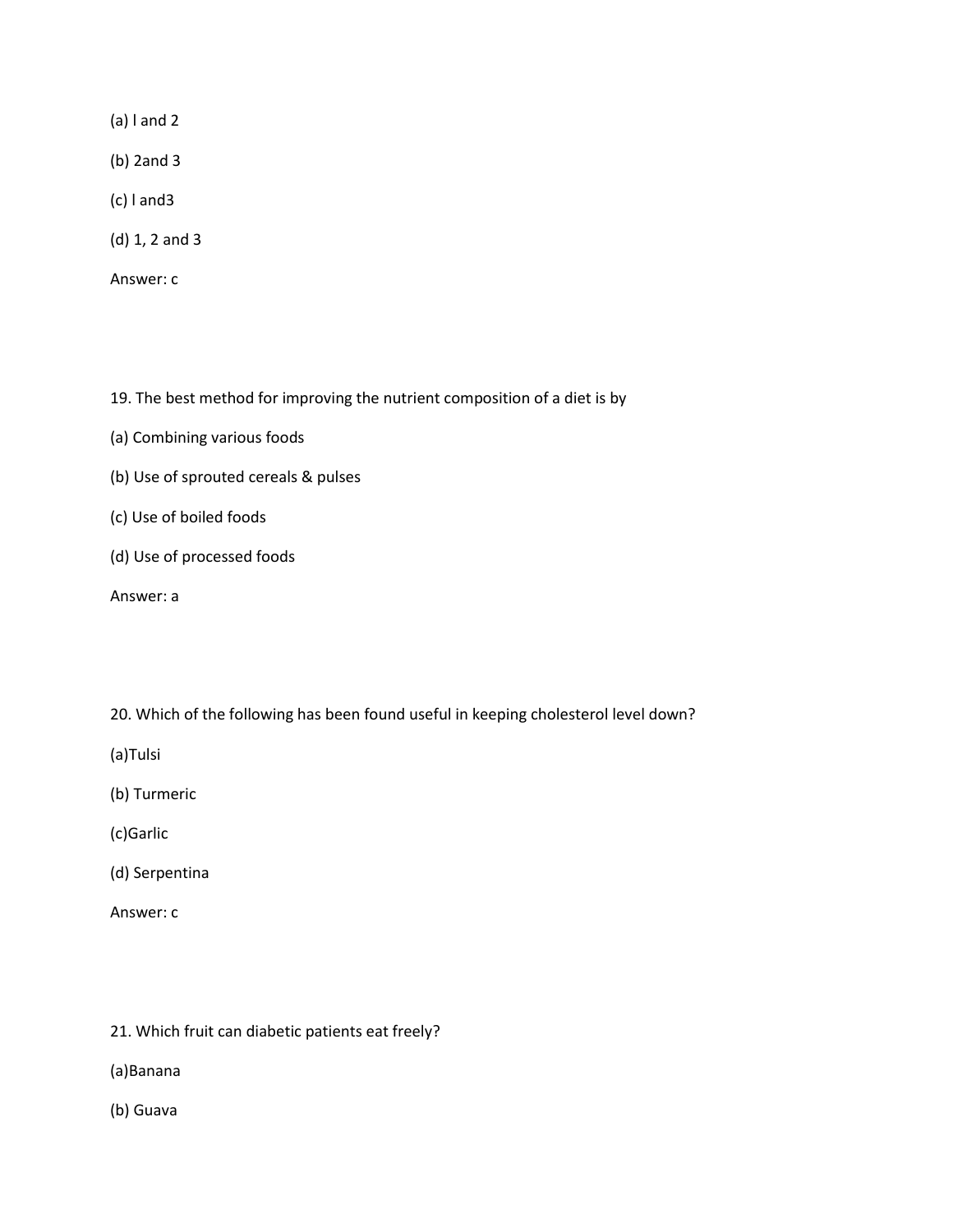(c)Orange

(d) Mango

Answer: c

22. Which of the following statements is true with respect to Leukemia?

- (a) Number of RBCs increases in blood.
- (b) Number of WRCs increases in blood.
- (c) Number of both RBCs and WOCs decreases in blood.
- (d) Number of WBCs decreases in blood.

Answer: b

- 23. The injection of anti -toxin is given to prevent
- (a) Tetanus
- (b) Tuberculosis
- (c) Typhoid
- (d) Malaria
- Answer: a

24. Which of the following results from the germination of pulses?

- 1. Increase in thiamine
- 2. Increase in riboflavin
- 3 Increase in Vitamin C

(a) 1 and 2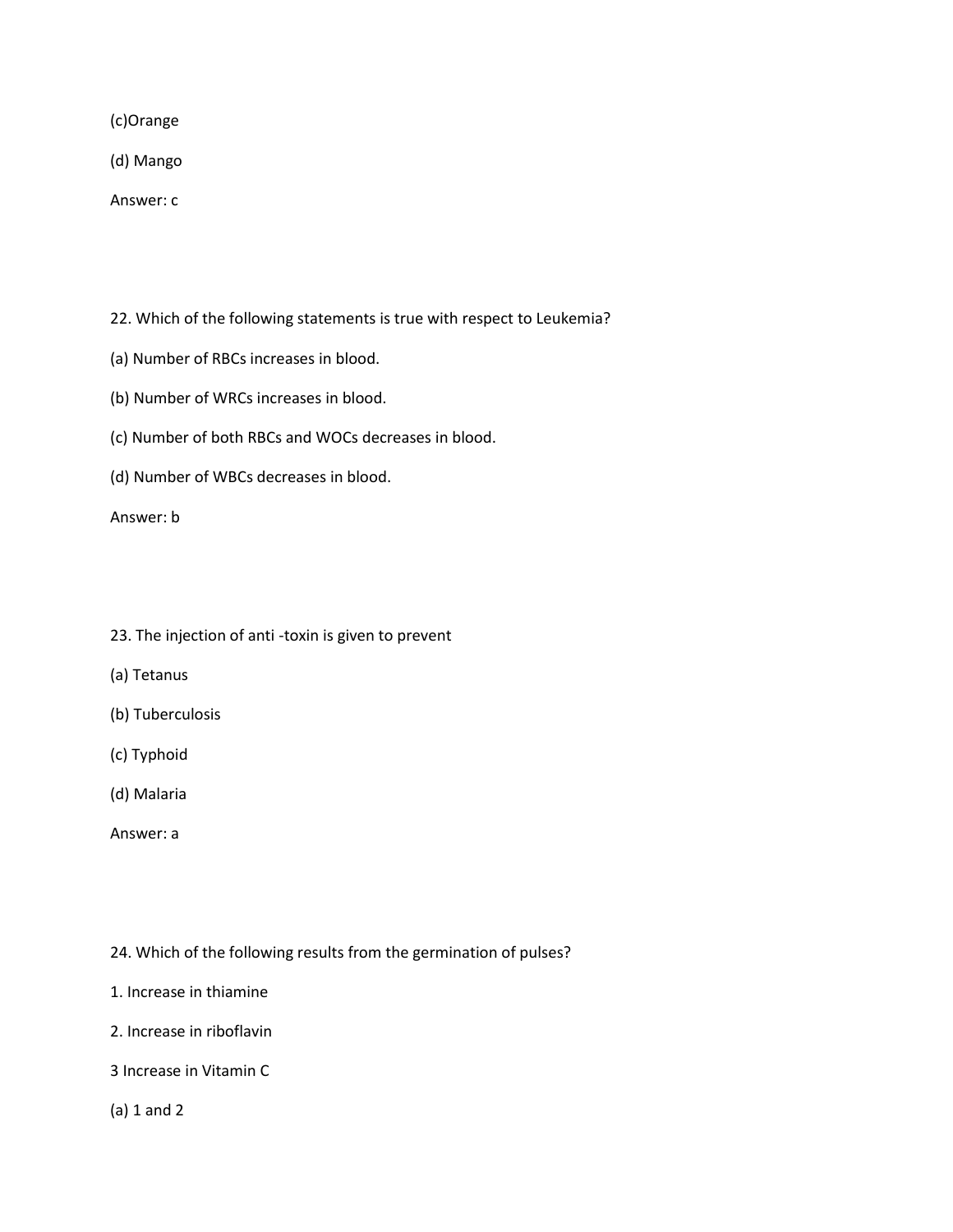(b) 2and 3

(c) 1and 3

(d) 1,2and 3

Answer: a

25. Which of the following diseases is/are likely to spread in the entire community if a leaky septic tank contaminates the water supply?

1. Cholera

2. Typhoid

3. Tuberculosis

- 4. Leprosy
- (a) l only
- (b) l and2
- (c) 1,2and4
- (d) 2, 3 and 4

Answer: b

26. Ready source of energy available for athletes is

- (a) Carbohydrates
- (b) Fats
- (c) Proteins
- (d) Vitamins

Answer: a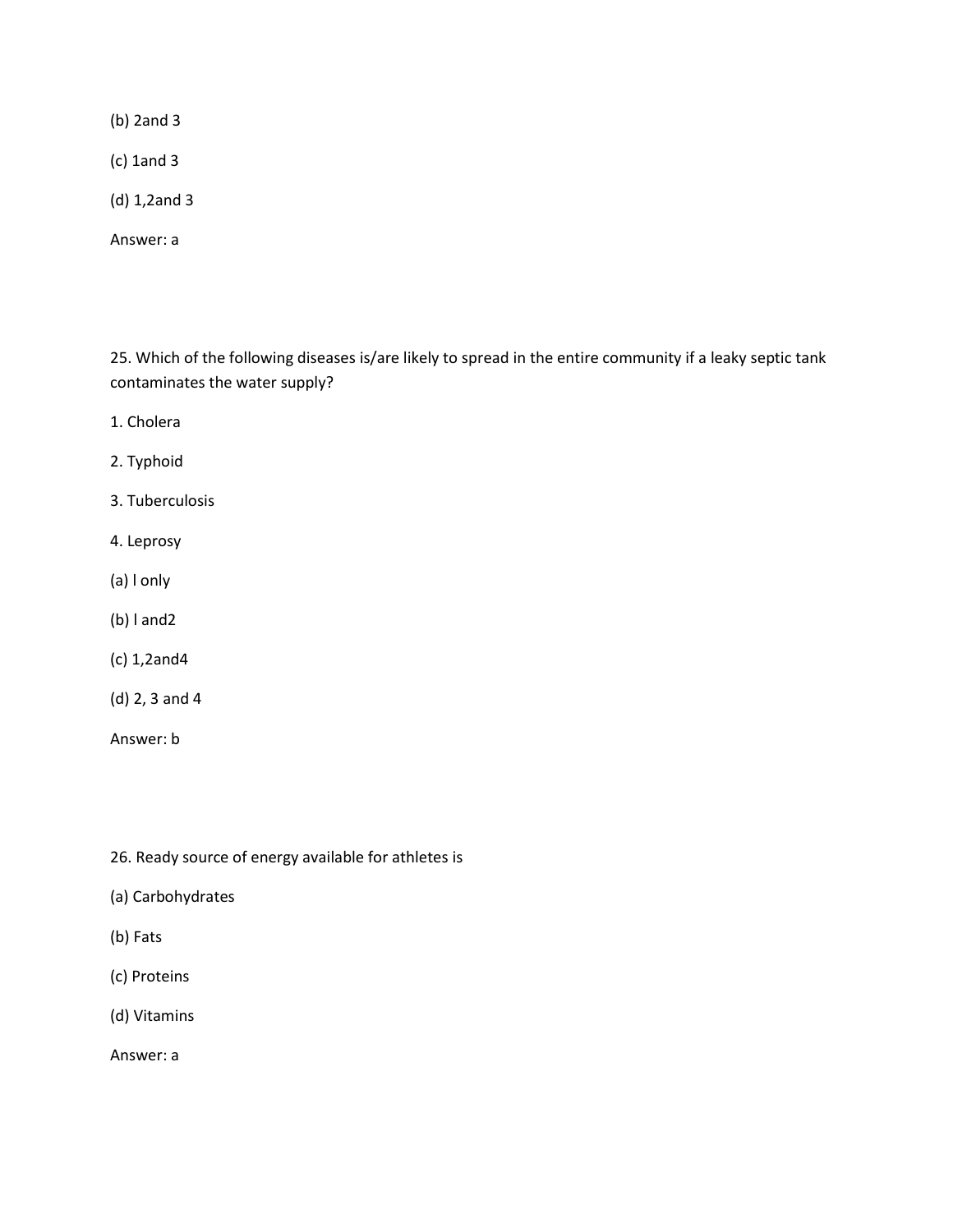27. Milk, cheese and eggs are the source of vitamins?

(a) B and C

(b)A and C

(c)C and D

(d) A and D

Answer: d

28 Which of the following contains a water sol neurotoxin which causes lathyrism?

(a)Masoor

(b)Urd

(c) Moong

(d)Kesari

Answer: d

29. Which of the following is termed as good cholesterol?

(a)HDL

(b) LDL

(c)LSD

(d) BHC

Answer: a

30. Prolonged consumption of pigeon pea (arhar or tur dal) adulterated with kesari dal (Lathyrus sativus)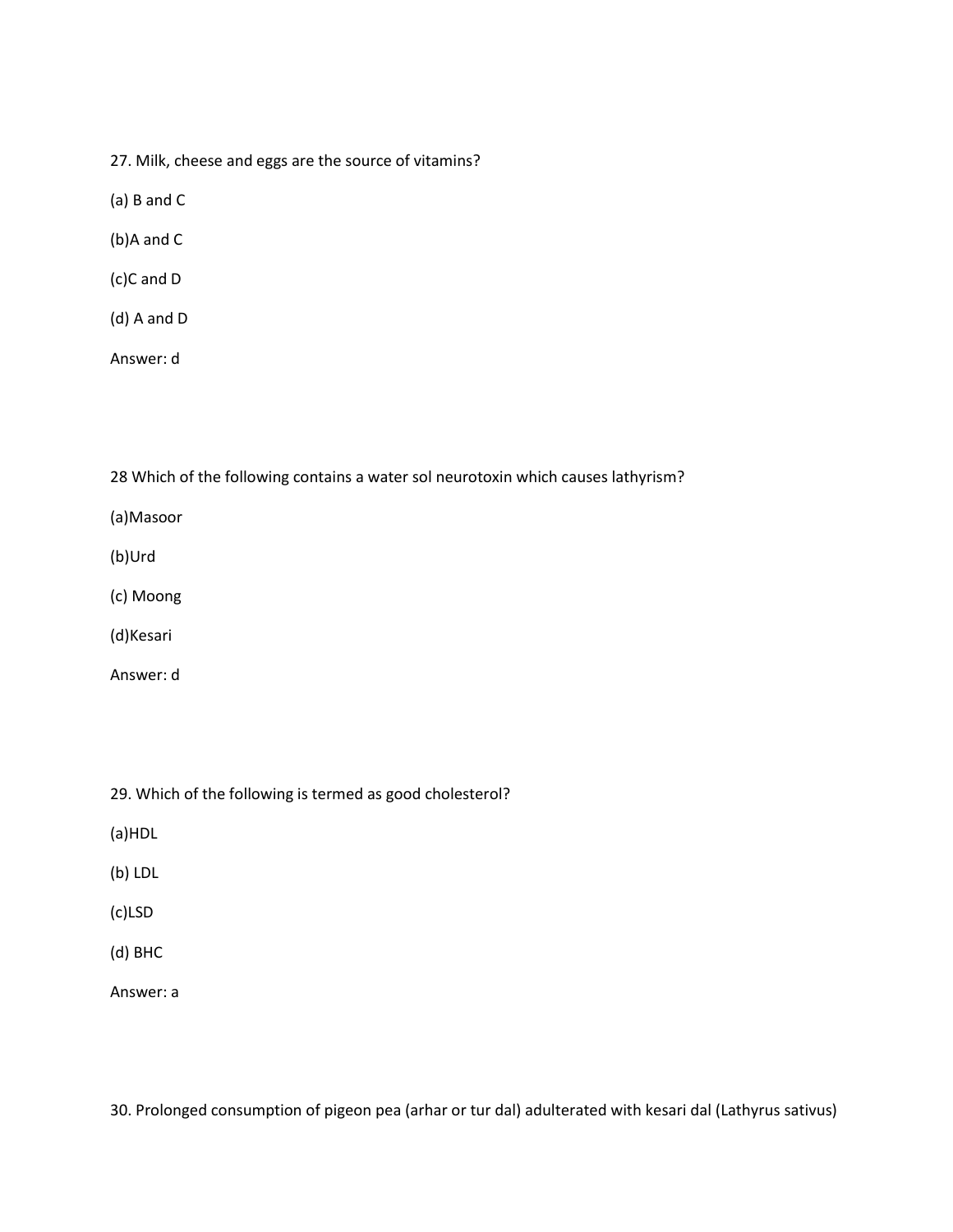leads to

- (a) Glaucoma
- (b) Liver cirrhosis
- (c) Paralysis
- (d) Dropsy
- Answer: c
- 31. Who are likely to get tapeworms?
- (a)Meat eaters
- (b) Pork eaters
- (c)Beef eaters
- (d) Fish eaters
- Answer: b
- 32. Which element in human diet is considered a major cause of heart disease?
- (a) Cholesterol
- (b) Carbohydrates
- (c)Proteins
- (d) Fats
- Answer: a

33. A girl ate sweets while fanning the flies away. Due to this, she suffered from a disease diagnosed as

(a)Kwashiorkor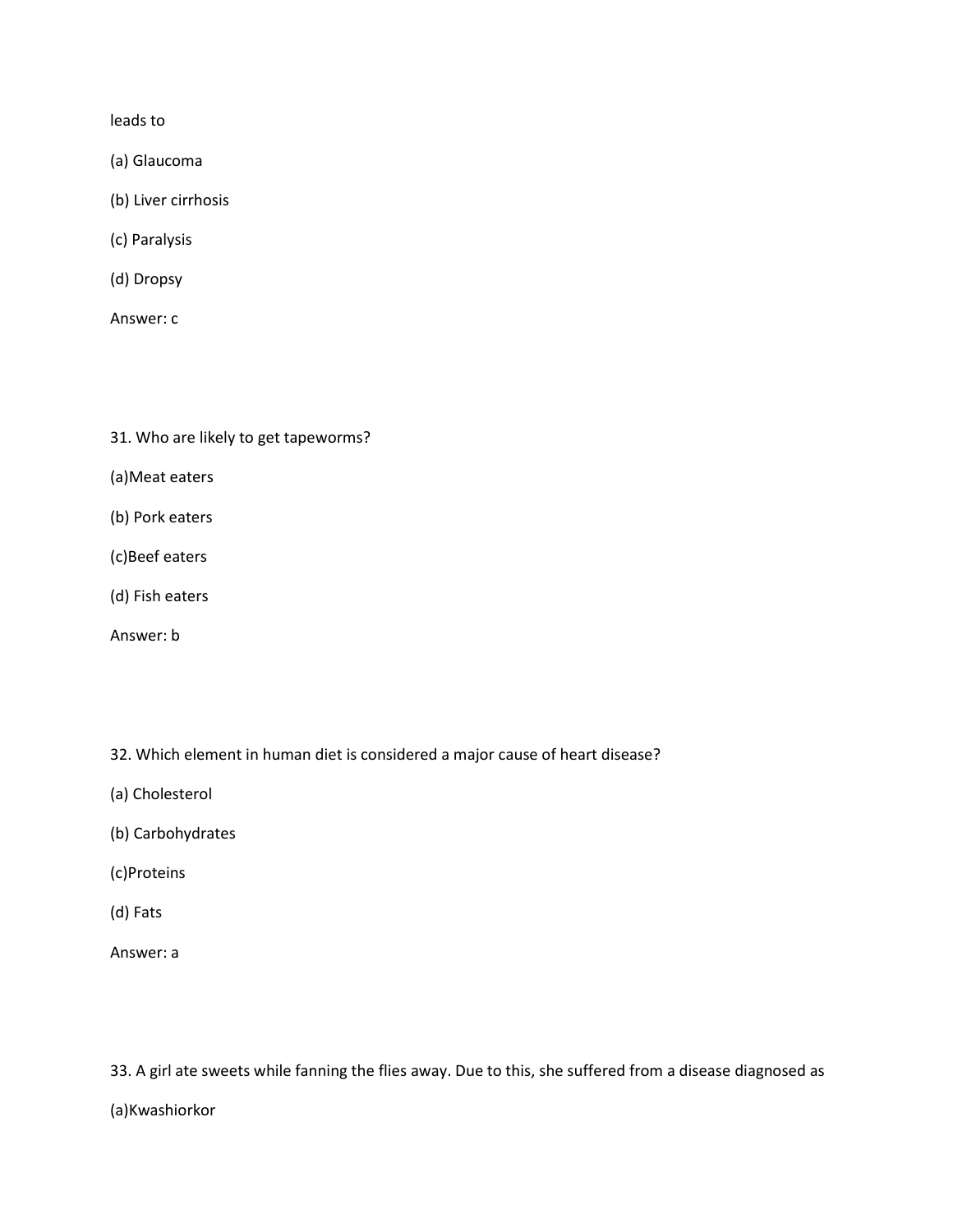(b) Tuberculosis

(c)Diptheria

(d) Cholera

Answer: d

34. AIDS stands for

(a) Acquired Immune Defective Symptom

(b) Acquired Immune Deficiency Symptom

(c) Acquired Infection Deficiency Syndrome

- (d)Acquired Immune Deficiency Syndrome
- (e) Abnormal Immune Deficiency Syndrome

Answer: d

35. Which of the following is a water borne disease?

(a)Tuberculosis

- (b) Cholera
- (c) Influenza
- (d) Malaria

- 36. The virus of AIDS affects the growth of
- (a) Hemoglobin
- (b) RBCs in blood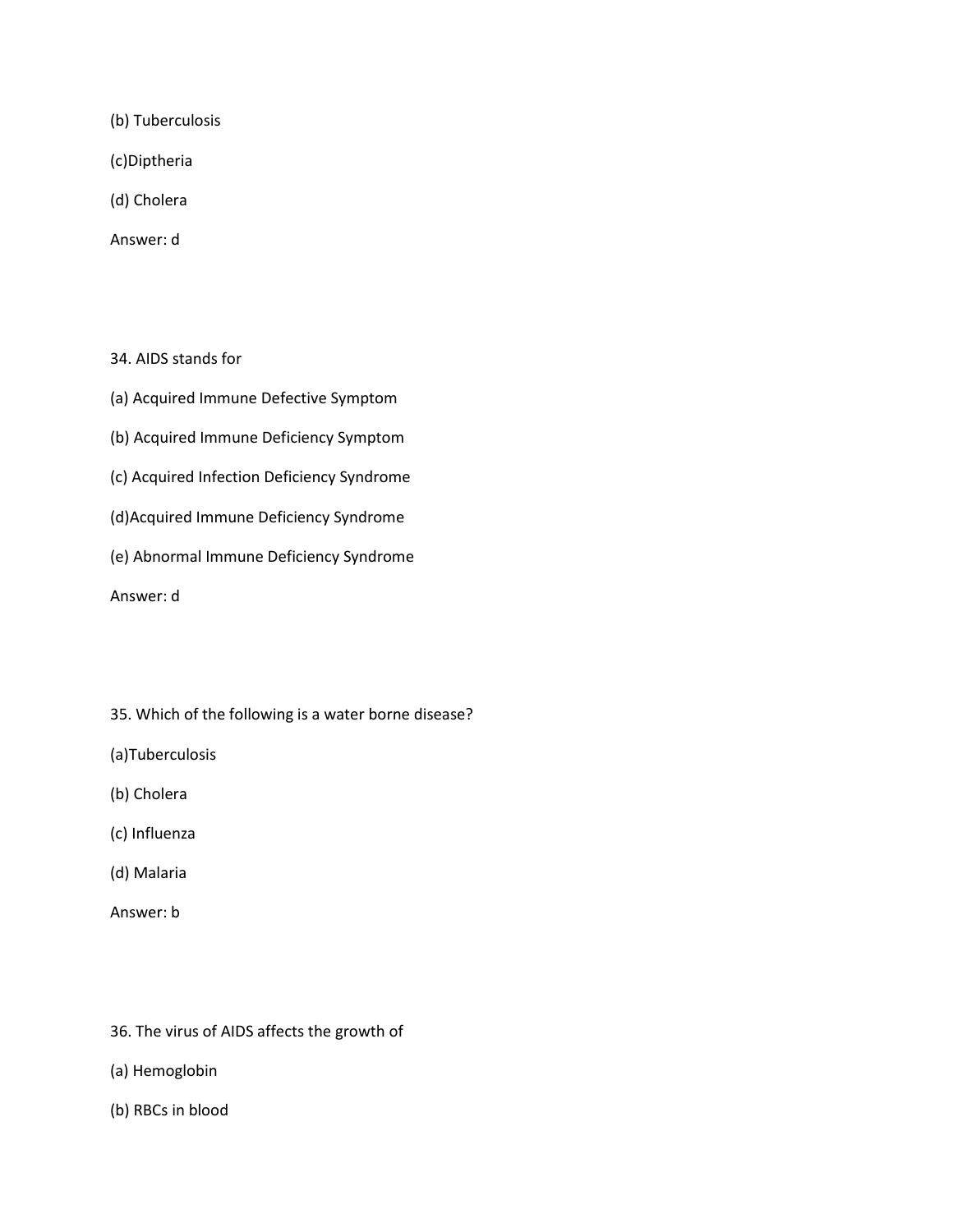(c)T cells in blood

(d) Grey cells in brain

Answer: c

- 37. Tetracycline is used
- (a) For air purification
- (b) As a pest killer
- (c) As anti-plague drug
- (d) As a preservative

Answer: c

- 38. Refrigeration is a process in which the decomposition of food
- (a) Retarded
- (b) Stopped
- (c) Speeded up
- (d) Delayed
- Answer: d

39. Thought, feeling and perception get altered when one is under the influence of

- (a) Amphetamines
- (b) Tranquilizers
- (c) Morphine
- (d) Hashish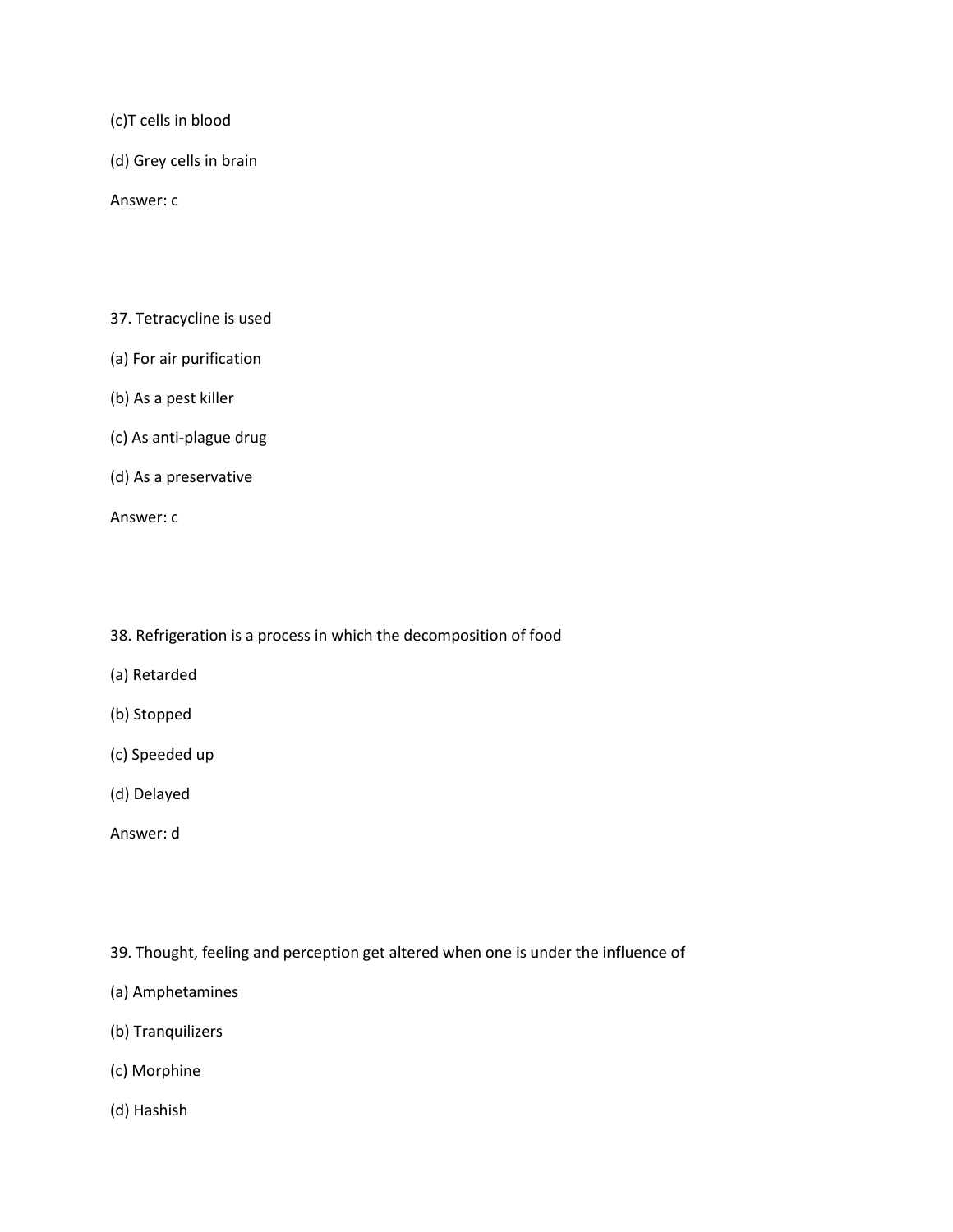## Answer: d

- 40. An ideal godown for storing food grains is the one which keeps the grain
- (a) With constant air circulation
- (b) In proper humidity
- (c) Cool and free from pest
- (d) In well-lighted condition

Answer: c

- 41. The human body is immune to which disease?
- (a) Jaundice
- (b) Diabetes
- (c) Small pox
- (d) Tuberculosis

Answer: c

- 42. Mother's milk is preferred to cow's milk because it contains
- (a) More fats and more lipids
- (b) Less fats and less lipids
- (c) More lipids and less fat
- (d) More fats and less lipids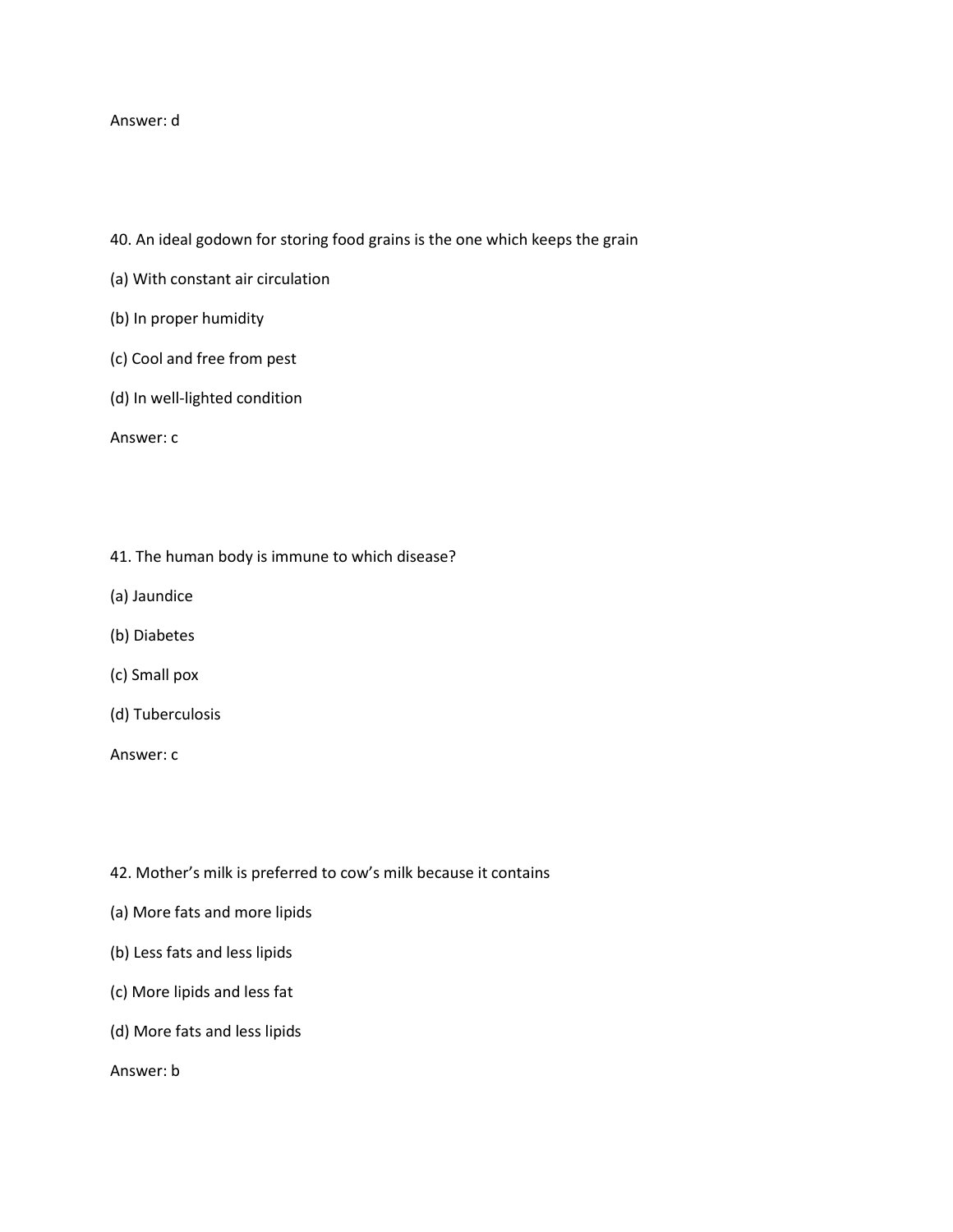- 43. Which of the following are affected by AIDS?
- 1. Blood circulatory system
- 2. Nervous system
- 3. Immune system
- 4. Respiratory system
- (a) l, 2and3
- (b) 2,3and4
- (c) 1, 2and4
- (d)1,3and4
- Answer: d

44. Which of the following chemicals is used for preserving fruit juices?

- (a) Ammonium sulphate
- (b) Sodium hydroxide
- (c) Sodium benzoate
- (d) Potassium nitrate

Answer: c

- 45. Which of the following is not a cereal?
- (a) Rice
- (b) Mustard
- (c) Barley
- (d) Maize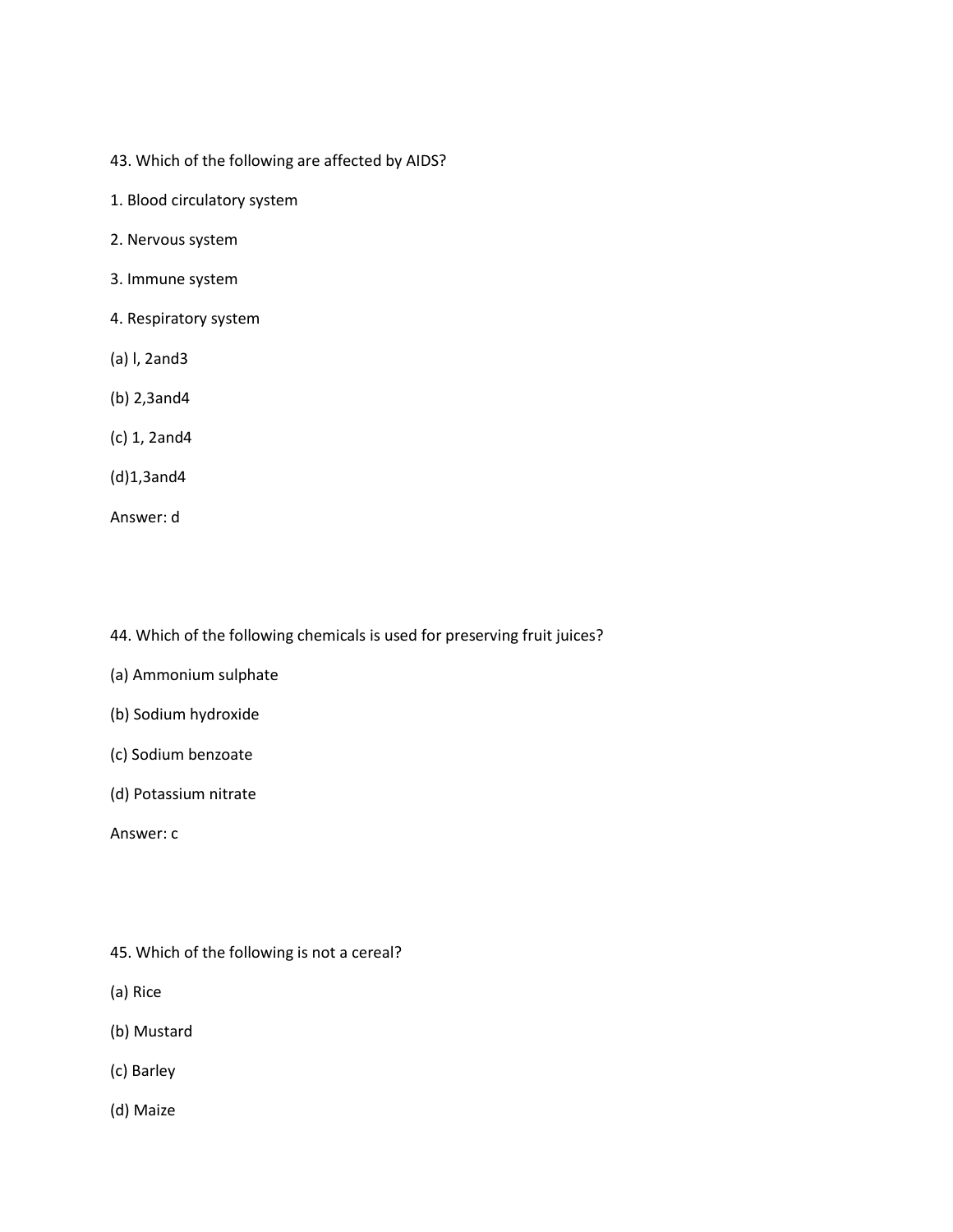## Answer: b

46. UP-308 is a variety of

- (a) Wheat
- (b) Rice
- (c) Millet
- (d) Cotton
- Answer: a
- 47. Which of the following is adapted to grow in dry places?
- (a) Hydrophytes
- (b) Helophytes
- (c) Xerophytes
- (d) Sciophytes

Answer: c

- 48. Cotton fiber is rooted from
- (a) Leaf
- (b) Root
- (c) Stem
- (d) Seed

Answer: d